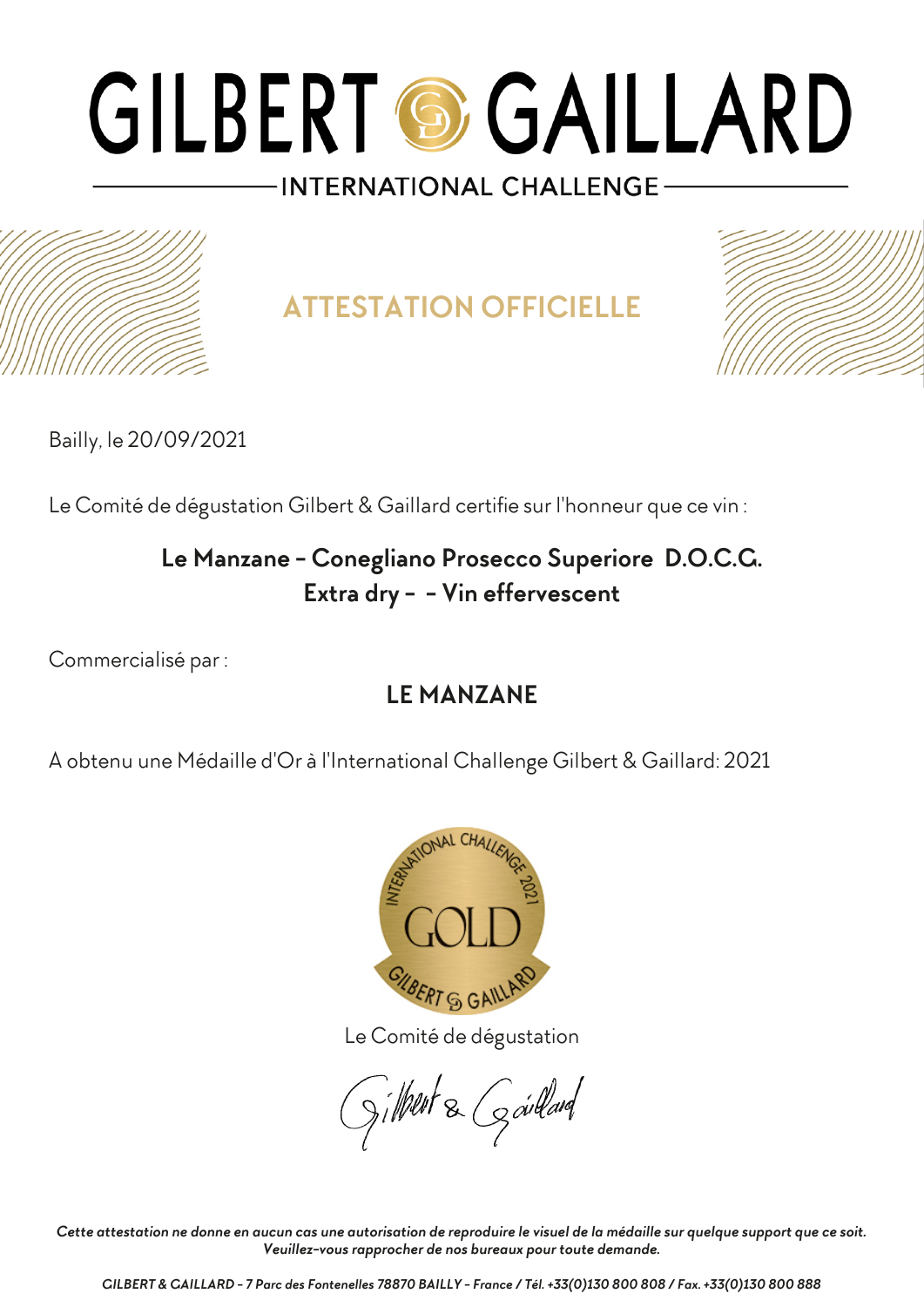

**OFFICIAL CERTIFICATE**



Bailly, 2021-09-20

The Gilbert & Gaillard tasting panel hereby certifies that the following wine :

## **Le Manzane - Conegliano Prosecco Superiore D.O.C.G. Extra dry - - Vin effervescent**

Marketed by :

## **LE MANZANE**

Was awarded a Gold Medal at the Gilbert & Gaillard International Challenge: 2021



The Tasting Panel

gilbert & Gardard

*Under no circumstances does this certificate provide permission to reproduce the medal visual on any media whatsoever. Please contact our offices for any requests.*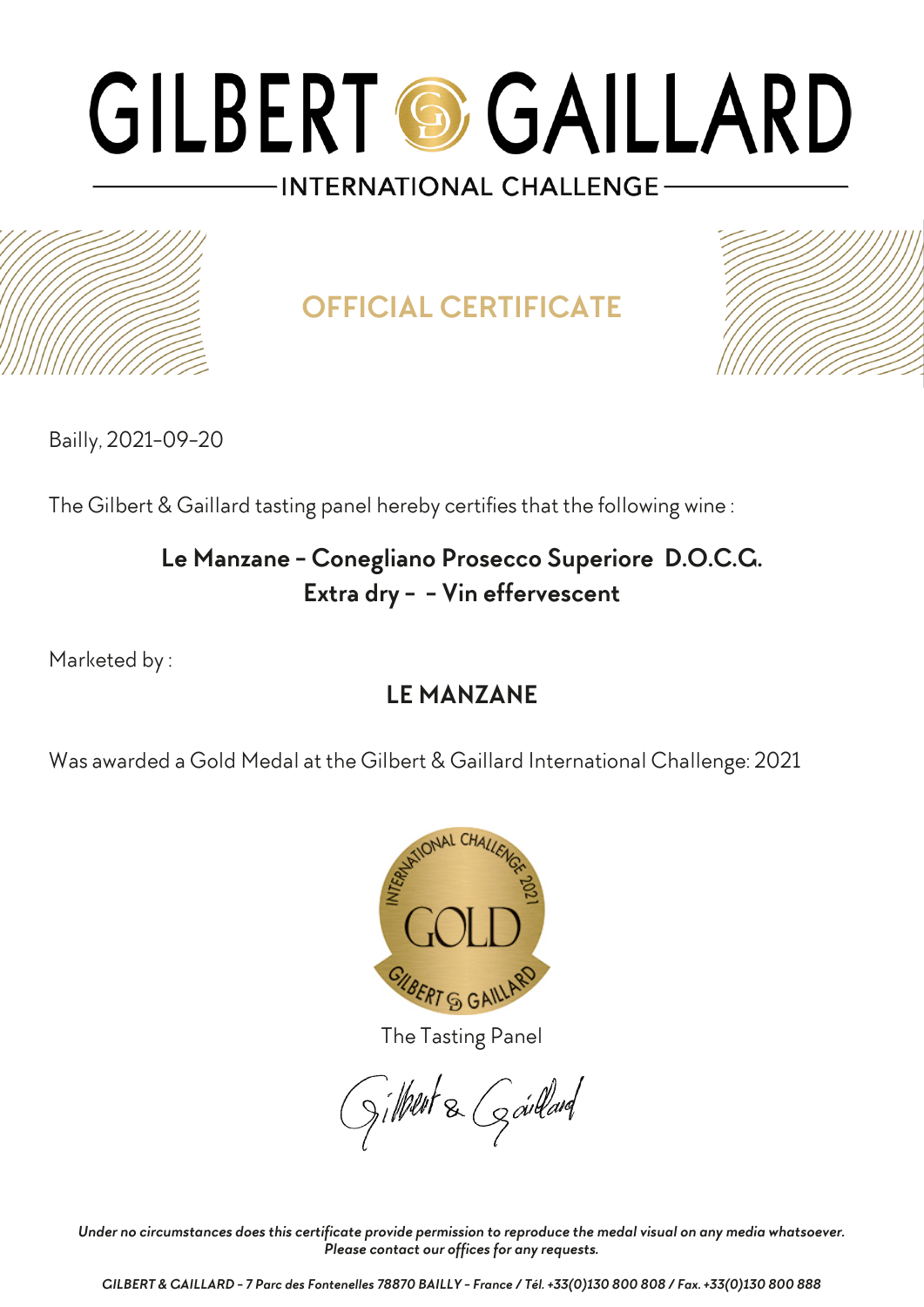**INFORME OFICIAL**



Bailly, a 20/09/2021

El comité de cata Gilbert & Gaillard certifica que el vino :

## **Le Manzane - Conegliano Prosecco Superiore D.O.C.G. Extra dry - - Vin effervescent**

Comercializado por :

## **LE MANZANE**

Ha obtenido una Medalla de Oro en el International Challenge Gilbert & Gaillard: 2021



El Comité de Cata

gilbert & Goullard

*Under no circumstances does this certificate provide permission to reproduce the medal visual on any media whatsoever. Please contact our offices for any requests.*